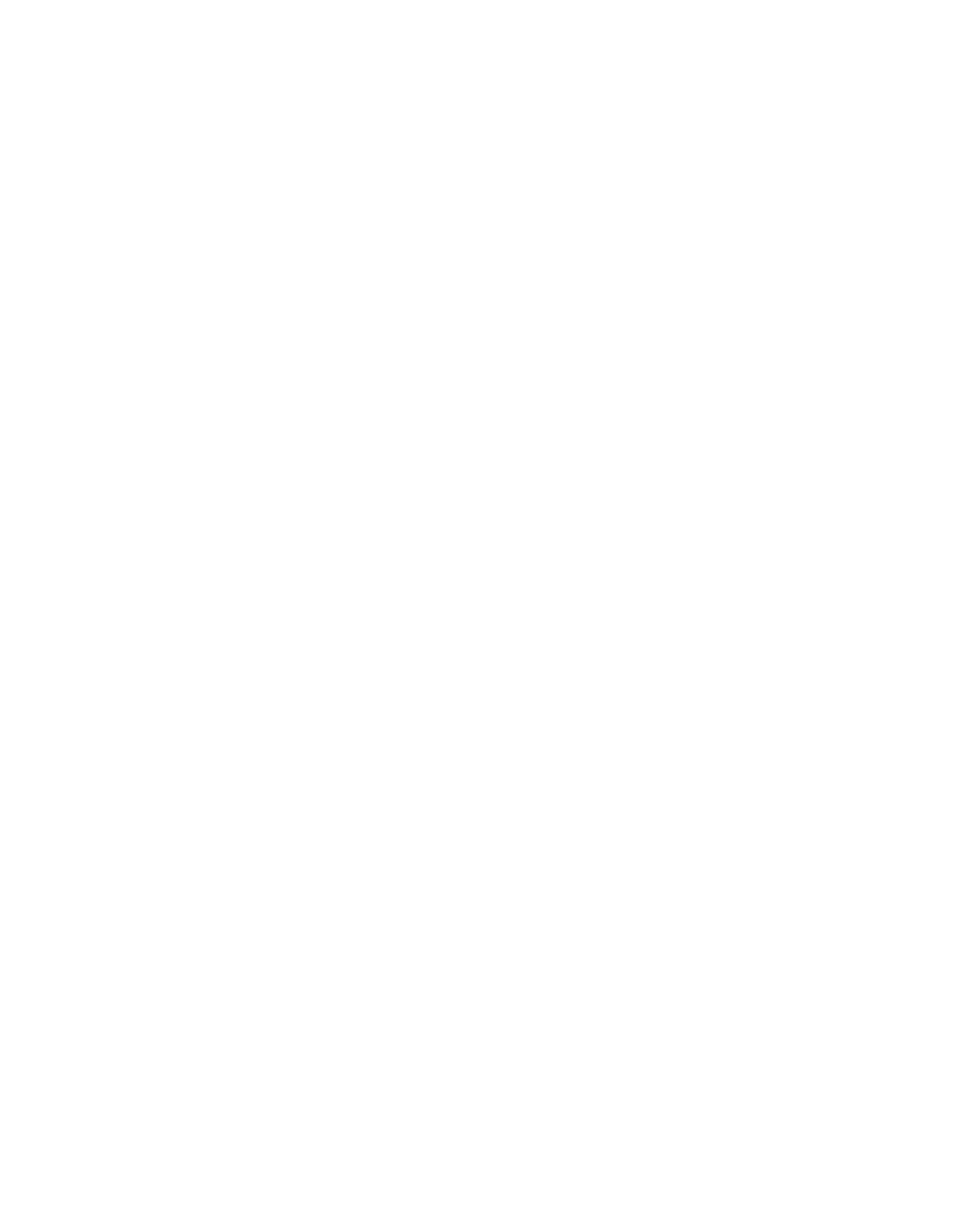## **DEPARTMENT OF TRADE AND INDUSTRY DEPARTEMENT VAN MANDEL EN NYWERHEID**

**No. R. 243** *8* **March** *2002* 

#### STANDARDS ACT, 1993

**COMPULSORY SPECIFICATION** FOR **BALL TYPE COUPLINGS AND** TOWING **BRACKETS** FOR **TQWIMG CARAVANS AND LIGHT TRAILERS** 

*8,* Alexander Erwin, **Minister** of Trade and **Industry,** acting in terms of section 22 of the Standards Act (Act 29 of 1993) and on the recommendation of the Council of the **South African** Btireau of Standards, **hereby declares** the specification for ball type couplings and towing brackets for **towing** caravans and light trailers **as**  set out in the schedule attached hereto, to be compulsory from the date two  $t$  months after the date of publication of this notice.

**A ERWIN Minister of Trade and Industry**